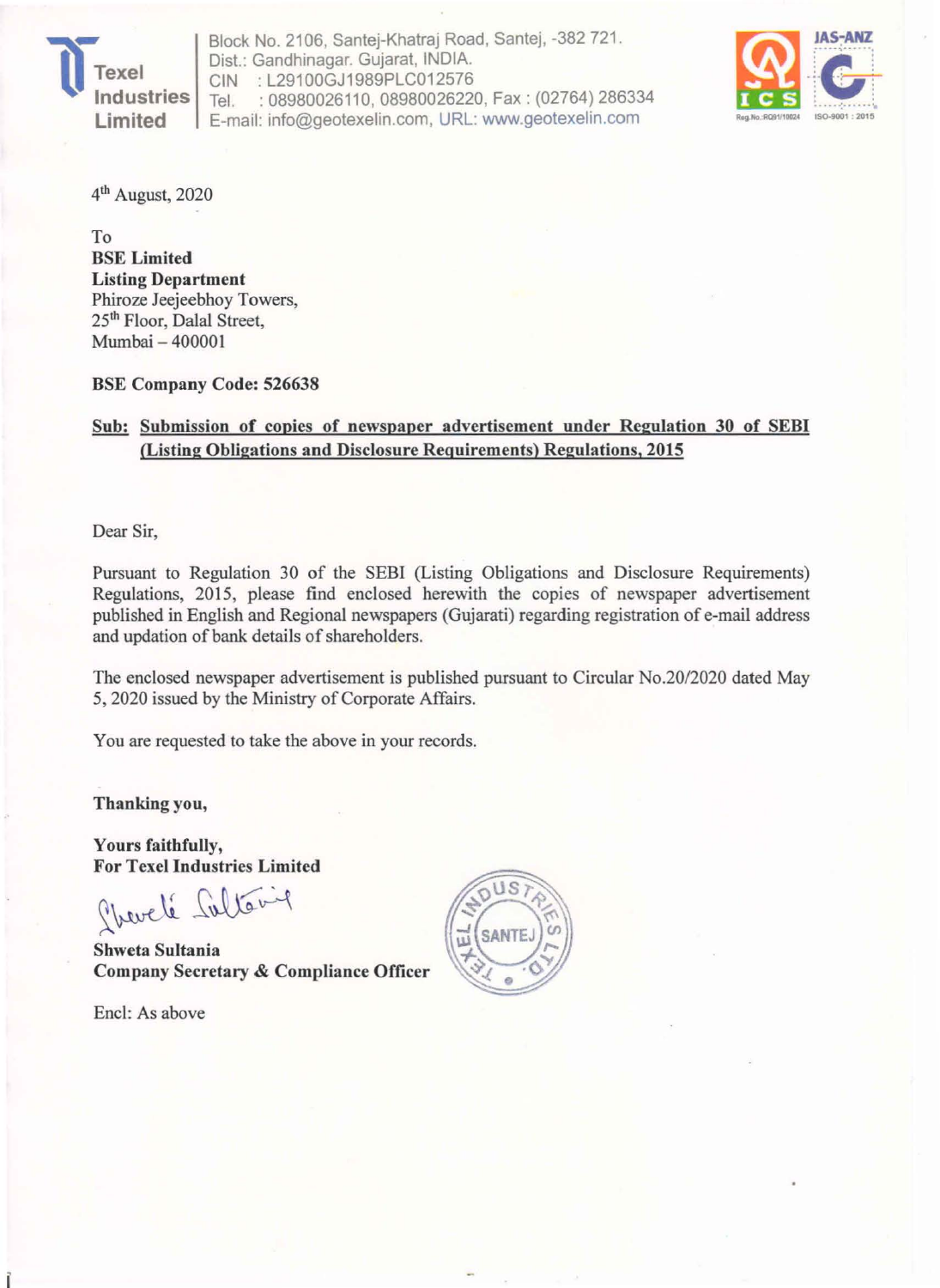**3**

**FREE PRESS GUJARAT Tuesday, August 4, 2020**

> **TEXEL INDUSTRIES LIMITED CIN: L29100GJ1989PLC012576 Regd. Office**:Block No. 2106, Santej-Khatraj Road, Nr. Shah Alloys Ltd. Vill: Santej, Tal: Kalol, Dist: Gandhinagar -382721, Gujarat **E-Mail Id**:finance@geotexelin.com; **Website**:www.geotexelin.com **Phone**:8980026220/ 26110

#### **NOTICE**

Notice is hereby given that the 31st Annual General Meeting ("AGM") of Texel Industries Limited (the "Company") will be held through Video Conferencing ("VC") or Other Audio Visual Means ("OAVM") on Saturday, 29th August, 2020 at 11:00 a.m. pursuant to the applicable provisions of the Companies Act, 2013 and Rules framed thereunder read with General Circular No. 20/ 2020 dtd. 5th May, 2020 issued by the Ministry of Corporate Affairs and SEBI Circular No. SEBI/HO/CFD/CMD1/CIR/P/2020/79 dtd. 12th May, 2020 to transact the business that will be set out in the AGM Notice. In compliance with the above circulars, the AGM Notice alongwith the Annual Report for the financial year 2019-20 will be sent through email to the members whose email addresses are registered with the Company/RTA/ Depository Participants. Members holding shares in physical mode, who have not registered their

email addresses with the Company/RTA can obtain the AGM Notice alongwith Annual Report and e-Voting login credentials by sending the following documents to the Company's Registrar and Transfer Agent, Link Intime India Pvt. Ltd. ("RTA") on ahmedabad@linkintime.co.in and also to the Company on invrelations@geotexelin.com;

The manner of voting through remote e-voting or through the e-voting system during the AGM for Members will be provided in the AGM Notice. In case of any queries on the above matter, Members of the Company may contact us on the email id and telephone nos. mentioned above.

|                        | For Texel Industries Limited           |
|------------------------|----------------------------------------|
|                        | $Sd/-$                                 |
| Date: 3rd August, 2020 | Shweta Sultania                        |
| Place: Ahmedabad       | Company Secretary & Compliance Officer |

a) A request letter providing name of the Member, Folio No., Mobile No. and email address to be registered/updated and signed by Member (in case of joint holding, the request letter shall be signed by the first named shareholder);

Self-attested scan copy of PAN Card of Member (in case of joint holding

PAN Card of the first named shareholder shall be submitted). Members holding shares in physical mode, who have not updated their bank details are requested to update the same by sending alongwith the above request letter, the self-attested scan copy of cancelled cheque bearing the name of the Member (in case of joint holding, the cancelled cheque shall bear the name of first named shareholder).

Members holding shares in dematerialized mode are requested to register/ update their email addresses, PAN No., mobile number and bank account details with their Depository Participants.

The AGM Notice alongwith the Annual Report for the financial year 2019-20 will be made available on the Company's website at www.geotexelin.com and on the Bombay Stock Exchange website at www.bseindia.com.

**PM Modi says "It is the right time to "NAMASTE" habit once again, instead of going for a handshake**

> apt to cause an infection like coronavirus. The scare of coronavirus is increasing with every passing day. And the most important precautionary measure advised by the health authorities is to avoid direct physical contact with others. Coronavirus, as per the experts is highly contagious and is spread by physical contact, one of which is the handshake. This nontouch technique helps prevent any physical contact and can be done by maintaining a proper distance. Now that the deadly coronavirus is a certifiable pandemic, Keeping your social distance, avoiding crowded places - and above all, don't shake hands, refuse every peck on the cheek and definitely avoid hugging.



Ahmedabad, While the to a halt and adversely of trains in full capacity, the affected the earnings of railways due to non operations wheels of striving for the best at Western Railway has

Ahmedabad, Our PM Narendra Modi encourages people to use the age-old Indian tradition of greeting with namaste, instead of using a normal handshake as one of the measures to prevent transmission of the novel coronavirus. The world s now following what the Indians have been practicing for ages.The whole world is now adopting the habit of greeting each other with a "namaste", PM Modi has rightly pointed out that "If, for some reason, we have left this habit. It is the right time to adopt this habit once again, instead of going for a handshake." The COVID-19 pandemic due to the coronavirus is changing how we greet each other. The traditional Indian and far east way of greeting with folded hand and saying Namaste is slowly becoming the accepted norm the world over and replacing the conventional handshake. Namaste is not replacing handshake as mode of greeting. Namaste is one word that we often hear. In Sanskrit, Namaste is namaha - salute/bow + teyou; meaning I salute or bow to you. I have also heard this referred to as nama - salute, haste- with both hands. Recognised popularly as a greeting, Namaste has embedded in it much more than a casual hello or good day.Since people are afraid of handshakes as a way of greeting, Namaste as a greeting gesture has started making sense to many people now-a-days. Even though it is used commonly by western yoga teachers and spiritual gurus for some time now, it has taken the virus to literally make this gesture global. Namaste is being looked upon as a clean way to meet and greet. Namaste has now gone global. Since India is a country of ancient wisdom and every gesture is steeped in inner meaning, where the hand posture of Namaste/ Namaskar/Pranam is placed denotes the status of the person in front. The impact of Covid 19 seems to have brought in this change ? be it at weddings or even a chance meeting with a friend or relative. According to the National Center for Biotechnology Information (NCBI),''Handshakes have the potential to transmit infectious organisms directly between individuals." A 2014 study suggests that a single handshake transfers 124 million live bacteria on average. A virus is spread through coming into contact with others, more particularly with air and droplets of sneezing sniffling or spitting. English greetings that allow handshakes, hugging, kissing or other physical contact are

dixitpatrakar@yahoo.in B-15 Jyoti-Kalash Society, Jodhpur Tekra, Satellite, Ahmedabad - 380 015

## **W.R. Records Highest Sale Of Scrap Worth Rs. 45 Cr. Through E-auctions**



deadly Coronavirus Pandemic lockdown brought everything

> Dehradun, The district were rescued till Sunday afternoon, said

always been running. In another new achievement unlocked by Western Railway, the Materials Management department of W.Rly initiated new ways to enhance the earning through sale of unserviceable material (scrap) released from various activities of the railway during the harsh times of Coronavirus Pandemic. Western Railway has sold scrap materials worth Rs. 45 crore in the lockdown, which is the highest among all railway zones under the dynamic leadership & able guidance of Shri AlokKansal-General Manager of Western Rly & Shri J P Pandey - Principal Chief Materials Manager of WR. GM Shri Kansal has congratulated PCMM Shri Pandey & his entire team of dedicated warriors for this commendable performance.

Badshahpur police station as Lukman, 25, as more to the crime branch, police than a dozen policemen said. Investigators added looked on and tried to suspects, who were video, the victim is seen branch of sector 10 nabbed truck, a man in a brown tvillage after a tip-off. Police truck's windshield while record and works with a suspects are even spotted brick dealer. The police had trying to force the victim out earlier arrested one of the police vehicle. Pradeep Yadav, 28, a Meanwhile, the family of resident of Rajeev Nagar in Lukman on Sunday alleged be seen assaulting and kicking the victim, identified disperse a crowd. In a sitting cross legged while a man repeatedly kicks him in the face. In another video, as police are trying to push back a crowd from the shirt could be seen lunging and hitting a rock on the some policemen lead the victim to a police car. The that the suspects continued Boken, to beat him up despite

conducting raids to arrest them. On Sunday, the crime a second suspect, Mahesh, 30, from his house in Rithoj said prima facie, Mahesh did not have a criminal the case. Subhash

month through Mahalaxmi, Sabarmati, Pratapnagar Depots and through Mumbai, Vadodara, Ratlam, Ahmedabad, Rajkot and Bhavnagar Divisions in a transparent manner. These auctions were 100% online, where anybody from any corner of the country could participate. Release materials from track such as unserviceable rails, sleepers and condemned locomotives, coaches, wagons and unserviceable released ferrous and non-ferrous material from various Sheds and Workshops were sold in these e-auctions. Under the directives of

General Manager Shri Kansal and Principal Chief Materials Manager Shri Pandey, Western Railway has set its target to make the Zonal Railway complete scrap free. Till now, Western Railway has attained the zero-scrap status for 100% Workshops, 65% Stations, 50% Sheds/Depots and 30% Railway Sections. It is worthwhile to mention that previously Western Railway has achieved the highest scrap sale among all railway zones in the last consecutive two financial years, i.e., Rs. 537 crore &Rs. 533 crore respectively. Western Railway endeavours to achieve 100% scrap free status all of its

## **People in flood relief camps to be tested for Covid-19 in Bihar**



According to a press release issued by Shri Sumit Thakur - Chief Public Relations Officer of Western Railway, the Materials Management population of around 50 lakh Dept. of W.Rly identified all the scrap lying along the track lines and workshops in the months of April and May 2020 by all the Divisions under the direction of General Manager of Western Railway. The sale of the scrap started in the month of June 2020 and till now sold scrap worth Rs. 45 Madhubani are the districts crore. The dept. held e- workplaces by the end of auctions two times every current year. so far, costing the state exchequer Rs 120 crore. The money, he said, had been paid directly into the bank accounts of the beneficiaries. A in 14 out of Bihar's 38 districts is affected by floods in 113 blocks and 1,059 panchayats. Sitamarhi, Sheohar, Supaul, Kishanganj, Darbhanga, Muzaffarpur, Gopalganj, East Champaran, West Champaran, Khagaria, Saran, Samastipur, Siwan and affected by floods in Bihar.

Patna, A man wades through flooded water following a rise in the water level of Burhi Gandak River due to rainfall, in Muzaffarpur on Sunday. Bihar, grappling with Covid-19 and floods, has decided to test those staying in its flood relief camps for Sars CoV-2 virus, which causes the coronavirus disease. The tests will be done through rapid antigen detection (RAD) kit, which gives out instant result, though experts say it has a fair possibility of giving false negative result. "Testing people before getting them into our relief camps will allow us to segregate the infected people from healthy ones, so that we can shift them to function as Covid-19 isolation (DMD). The national and state camp for them. This will minimise the risk of spread of evacuated 4,03,269 in the infection," said Pratyaya Amrit, Bihar's principal secretary of departments of health and disaster management. The initiative will also help Bihar lakh families, affected by ramp up testing of samples. floods, had been paid Rs Bihar scaled up its daily testing 6,000 each as gratuitous relief

rate almost five times in the last one month. As against 7,291 tests done on July 1, Bihar clocked 35,619 tests on August 1. Efforts were on to increase it further, said officials.

other camps, which will also management department The state reported 2,762 Covid-19 cases on Sunday, taking its overall case tally to 57,270, with 322 fatalities so far. The state government has set up 19 relief camps across four worst-hit districts by floods. Gopalganj had 11 relief camps, East Champaran two, Samastipur five and one in Khagaria districts. A total of 26,734 people, displaced by floods, were residing in these camps, as of Sunday, according to information provided by Bihar's disaster

disaster response force have

flood-hit areas of Bihar so far. A communique, quoting DMD additional secretary M Ramachandrudu said that 2

Yuvnati said, "My daughter was enrolled for class 12 in her school this year. She wanted a smartphone for her online classes as her school is closed due to Coronavirus. We asked her to wait for some Saturday, said police. **Ex-BJP MLA booked for**

allegation, terming it as a political vendetta. "It is a baseless allegation. We had requested the Pahan (tribal priest) of the Sarna Sthal to give some soil, which will be used during 'bhoomi pujan' of Ram temple in Ayodhya, and he accepted our request," he said.

Ranchi, The district head of a tribal organization in Ranchi has lodged a criminal case against former BJP tribal legislator Gangotri Kujur and one other person, accusing them of stealing soil from a religious tribal place for Ram temple construction in Ayodhya, officials said on Friday. "An FIR has been lodged against Kujur and one Depeswar Nath Mishra at Ranchi's Chanho police station by Kundresi Munda, Ranchi president of Akhil Bharatiya Adivasi Vikas Parishad (ABAVP), under Sections 379, 295 and 153 of the Indian Penal Code," police said. Kujur, however, denied the Hindus and we respect that. However, officer in-charge of Chanho police station Dileshwar Kumar said that based on the allegations in the FIR, the accused collected soil clandestinely from Sarna Sthal in Chanho without taking consent from villagers or Sarna Samaj. "We have initiated investigation in the case," he said. The complainant said the former legislator and Mishra tried to outrage religious feelings of tribal people of Sarna by stealing soil from Sarna Sthal, pious to the tribals. "In our Sarna religion, nobody is allowed to take soil from the Sarna Sthal for any purpose." She said they are not against construction or 'bhoomi pujan' of the Ram temple. "It is the pride of



## **Over 200 rescued from rain-affected areas in Uttarakhand's Pithoragarh district**



Uttarakhand government has

heavy rainfall in Bangapani,

deployed a helicopter to officials. Girija Shankar Joshi, evacuate people affected by district information officer, heavy rains and drop food Pithoragarh, said that packets in Pithoragarh district. different teams from Army, Over 200 people affected by National Disaster Response Munsiyari and Dharchula areas Disaster Response Force of Uttarakhand's Pithoragarh (SDRF) are working to conduct Force (NDRF), and State

rescue operations. "We have so far rescued over 200 people from the affected areas including 25 people who were airlifted. Continuous rescue work is

underway in these areas with the help of the Kumaon squad of Indian Army, NDRF, SDRF, district and revenue police. A total of 96 personnel are involved in rescue work. In most villages all connecting routes have been blocked due

to falling debris and muck, so people are being rescued frequently in the past week before any serious disaster due to debris falling from In Uttarkashi district, the Yamunotri and Gangotri have been getting blocked

evacuation of people in the remotely located villages affected by heavy rains. The chopper is also being used to drop food packets to the needy ones in villages of the

takes place," said Joshi. At least 18 people have died in various rain-related incidents in the area in the last 15 days. The state government on Saturday deployed a chopper in the district to speed up the rescue operation and have also been cut off.

Vikasnagar area of Dehradun district, a makeshift bridge connecting villages was washed away on Sunday after

heavy rainfall.

mountains after heavy rainfall. On Sunday, the Yamunotri

highway was blocked for the third day after which work was underway to open the road. Due to this, many villages in the Barkot area of the district

**Assault over beef suspicion: 3policemen**

**suspended; case transferred to crime branch** gurugram, Three policemen were suspended on Sunday for failing to take officer (SHO) of action on the spot against Badshahpur police station, a group of men who had allegedly stopped and beaten up a 25-year-old transferred to police lines man with rods and hammer for negligence of duty and in Badshahpur area on the for failing to control the alleged suspicion that he situation. was ferrying beef. On Saturday, the station house under whose jurisdiction the incident took place, was

The case has now been transferred from that ten to 11 other involved in the incident, have been identified and several teams were

> spokesperson, city police, said, "Three police officials, who were present at the spot while the victim was being assaulted, have been suspended and a be conducted against them. The action was taken for failing to take action. An attempt to murder charge (section 307of Indian Penal and the suspect have been booked."

departmental enquiry will them that he was ferrying negligence of duty and that he had beef in his Code) was added to the FIR with rods and a hammer. He In several videos that chant 'Jai Siya Ram'. The Lukman's father, Bilal, said, "Lukman pleaded with them to let him go and told buffalo meat. He even told them that if it was proved truck, they would be free to hit him. But no one listened. They continued to beat him started praying but the suspects forced him to

started floating online on suspects also threatened to Friday, the suspects could burn him alive."

repeated pleas stating that he was transporting buffalo meat.

### **Gaps in July air quality data in Gurugram, Faridabad**

gurugram, Air quality Haryana State Pollution monitoring stations in Control Board (HSPCB) air Gurugram and Faridabad installed in January failed to transmit or capture over a week's worth of data in July, according to the Central (CPCB) national air quality index website. The two districts have fourair quality monitors each, including the new ones - two in Gurugram and three in Faridabad. They record fine and coarse particulate matter concentrations, while also recording the levels of carbon monoxide, sulphur dioxide, ozone, nitrogen dioxide, all of which are calculated to arrive at the air quality index. While the two new

Pollution Control Board's March 25 just days after the quality cell in Panchkula, initially attributed these deficiencies to a possible lack of upkeep since the lockdown, that began on new monitors began transmitting data to the CPCB server in Delhi. Sharma later said, "I can't say for sure as the matter has just been

Gurugram monitors are located on the Gurugram-Faridabad Road and sector 51, Faridabad's are located in sector 11, sector 30 and VK Chowk in the New Industrial Township area. After testing, they began operations on March 6. While March and June went off without a glitch, gaps in data on the CPCB website emerged in July -- the Gurugram-Faridabad Road one missed 11 days' data, sector 51 lost data for seven days. In Faridabad, the one at VK Chowk missed 11 days' data, sector 30 did not have data for four days, while sector 11 lost nearly the month.

scientist and head of the

brought to my attention. It may also be a case of poor internet connectivity or erratic electricity supply, because of

which the data is not being reflected in the CPCB server. I will have to check up with the regional officers of the districts before making

further comments." Kuldeep Singh, the

HSPCB's regional officer in Gurugram, and Dinesh Kumar, his counterpart in Faridabad, did not responded to requests for comment on Saturday. Sachin Panwar, a city based air quality scientist, said, "Data from new monitors is valuable so long as it is available to researchers, scientists and policy makers. Gurugram and Faridabad are both very data deficient when it comes to air pollution, and we have been waiting for several years for the situation to change. It is good that we have got these new monitors, but maintaining credible data is a hands on process and

JB Sharma, senior regular checks need to be done.'

### **MP school girl ends life since parents didn't buy her smartphone for online classes**

allegedly committed suicide in fight with us over the Madhya Pradesh's smartphone. When we went Chhindwara district, 273 km away she consumed some south east of Bhopal, after her father-- a farmer with a informed us about the smallholding-- couldn't incident. We took her to a immediately afford a hospital but she passed away." smartphone for her online City superintendent of police classes, said police. The incident took place at Poama came to know that the girl village, about 3 kilometres died by suicide on July 30 as from the district headquarters, under Dehat police station on Thursday. However, it came to online classes. Based on the light on Saturday, said police. The girl's mother Shashi

Chhindwara, A minor girl time. On Thursday, she had a poison. My younger daughter (CSP) Ashok Tiwari said, "We she was denied a mobile phone by her family for her information, an FIR was lodged. We are investigating the matter." The incident took place at Poama village, about 3 kilometres from the district headquarters, under Dehat police station on Thursday. However, it came to light on